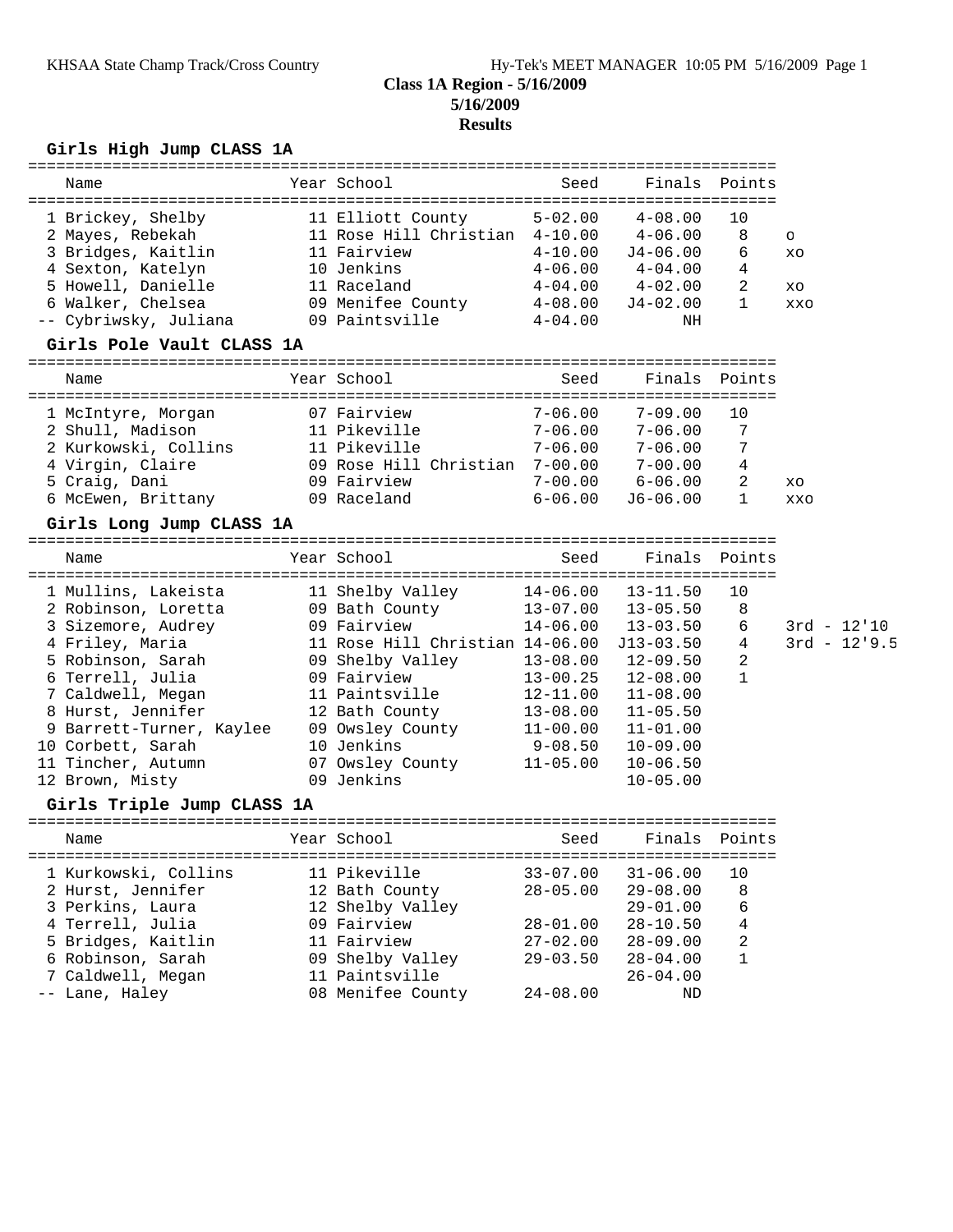### **5/16/2009 Results**

### **Girls Shot Put CLASS 1A**

| Name                        | Year School            | Seed         | Finals        | Points         |               |
|-----------------------------|------------------------|--------------|---------------|----------------|---------------|
| 1 White, Kayla              | 09 Owsley County       | $29 - 02.00$ | $30 - 03.00$  | 10             |               |
| 2 Caudill, Blake            | 09 Jenkins             | $28 - 00.00$ | $28 - 01.00$  | 8              |               |
| 3 Mckinney, Stephanie       | 12 Betsy Layne         | $27 - 01.00$ | $26 - 05.00$  | 6              |               |
| 4 Goble, Chablis            | 11 Shelby Valley       | $27 - 08.50$ | $J26 - 05.00$ | 4              |               |
| 5 Whetsel, Kayla            | 07 Rose Hill Christian |              | $25 - 03.00$  | $\overline{a}$ |               |
| 6 Kelly, Allison            | 09 Raceland            | $25 - 08.00$ | $24 - 08.00$  | $\mathbf{1}$   |               |
| 7 Sammons, Marisa           | 10 Paintsville         | $23 - 04.00$ | $J24-08.00$   |                |               |
| 8 Smith, Edbonee'           | 10 Pikeville           | $25 - 02.00$ | $24 - 02.00$  |                |               |
| 9 Leadingham, Kala          | 12 Elliott County      | $23 - 02.00$ | $22 - 05.00$  |                |               |
| 10 Robinson, Jennifer       | 12 Jackson             | $21 - 02.00$ | $21 - 08.00$  |                |               |
| 11 Hall, Samantha           | 10 Shelby Valley       | $22 - 10.00$ | $21 - 03.00$  |                |               |
| 12 Kennon, Alyson           | 11 Pikeville           | $21 - 10.00$ | $20 - 04.00$  |                |               |
| 13 Robinson, Stephanie      | 09 Jackson             | $18 - 09.50$ | $19 - 04.00$  |                |               |
| 13 Conley, Kelley           | 11 Paintsville         | $18 - 04.50$ | $19 - 04.00$  |                |               |
| Girls Discus Throw CLASS 1A |                        |              |               |                |               |
| Name                        | Year School            | Seed         | Finals        | Points         |               |
| 1 Goble, Chablis            | 11 Shelby Valley       | $86 - 01$    | $89 - 09$     | 10             |               |
| 2 Caudill, Blake            | 09 Jenkins             | $76 - 04$    | $89 - 04$     | 8              |               |
| 3 White, Kayla              | 09 Owsley County       | $82 - 04$    | $79 - 10$     | 6              |               |
| 4 Johnson, Megan            | 12 Fairview            | $80 - 04$    | $79 - 06$     | 4              |               |
| 5 Leadingham, Kala          | 12 Elliott County      | $76 - 00$    | $73 - 00$     | 2              |               |
| 6 Sammons, Marisa           | 10 Paintsville         | $56 - 04$    | $68 - 04$     | $\mathbf{1}$   |               |
| 7 Harvell, Dani             | 11 South Floyd         | $55 - 11$    | $55 - 06$     |                |               |
| 8 Kelly, Allison            | 09 Raceland            | $73 - 02$    | $52 - 09$     |                |               |
| 9 Wright, Charity           | 09 Shelby Valley       | $55 - 04$    | $51 - 08$     |                |               |
| 10 Anderson, Breanna        | 09 Pikeville           | $48 - 06$    | $49 - 01$     |                |               |
| 11 Robinson, Jennifer       | 12 Jackson             | $51 - 10$    | $47 - 08$     |                |               |
| 12 Collett, Mareeka         | 10 Paintsville         | $43 - 03$    | $45 - 07$     |                |               |
| 13 Kennon, Alyson           | 11 Pikeville           | $43 - 09$    | $44 - 04$     |                |               |
| 14 Robinson, Stephanie      | 09 Jackson             | $41 - 11$    | $37 - 01$     |                |               |
| Boys High Jump CLASS 1A     |                        |              |               |                |               |
| Name                        | Year School            | Seed         | Finals        | Points         |               |
| 1 Greene, Patick            | 11 Menifee County      | $6 - 02.00$  | $6 - 02.00$   | 10             |               |
| 2 Boyles, Tyler             | 12 Raceland            | $6 - 02.00$  | $6 - 00.00$   | 8              |               |
| 3 Greene, Blake             | 11 Menifee County      | $5 - 10.00$  | $5 - 10.00$   | 6              |               |
| 4 Mabry, Joe                | 12 Bath County         | $6 - 00.00$  | $J5 - 10.00$  | 4              | $\circ$<br>XO |
| 5 Burgy-Vanhoose, Zach      | 09 Pikeville           | $5 - 08.00$  | $5 - 04.00$   | 2              |               |
| 6 Woods, Austin             | 10 Allen Central       | $5 - 06.00$  | $5 - 02.00$   | $\mathbf{1}$   |               |
| 7 Potter, Jesse             | 11 Raceland            | $5 - 02.00$  | $5 - 00.00$   |                |               |
|                             |                        |              |               |                |               |

 8 Tackett, Derek 10 Betsy Layne 5-00.00 4-10.00 8 Light, Wes 11 South Floyd 5-06.00 4-10.00 -- Clemons, Josh 09 South Floyd 4-10.00 NH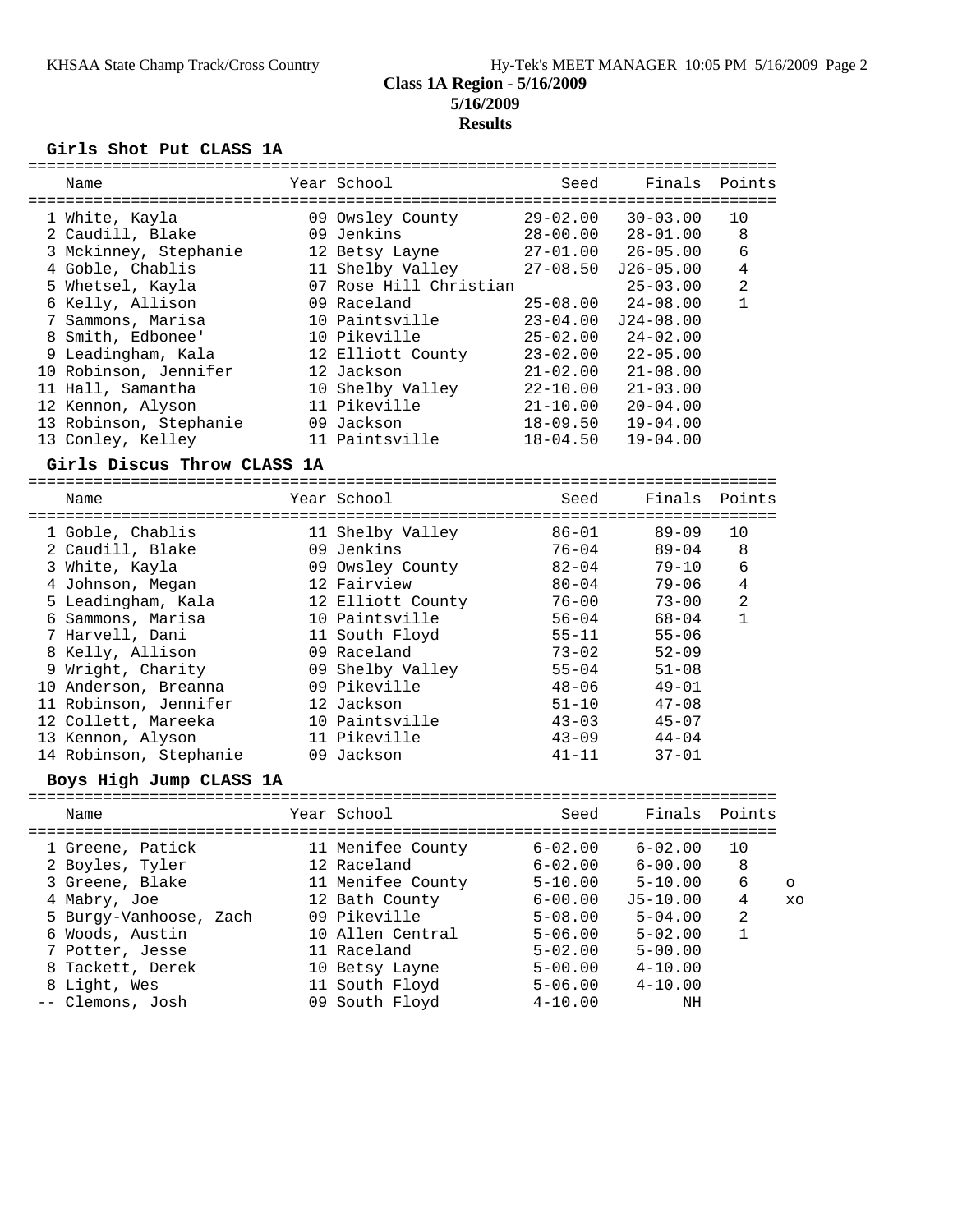### **5/16/2009 Results**

# **Boys Pole Vault CLASS 1A**

| Name                                 | Year School                   | Seed                         | Finals                       | Points         |         |
|--------------------------------------|-------------------------------|------------------------------|------------------------------|----------------|---------|
|                                      |                               |                              |                              |                |         |
| 1 Sizemore, Ross                     | 12 Fairview                   | $9 - 06.00$                  | $8 - 06.00$                  | 10             |         |
| 2 Potter, Jesse                      | 11 Raceland                   | $9 - 00.00$                  | $8 - 00.00$                  | 8              |         |
| 3 Hurst, Dustin                      | 09 Bath County                | $8 - 06.00$                  | $7 - 06.00$                  | 6              | $\circ$ |
| 4 Monk, Wes                          | 11 Raceland                   | $9 - 00.00$                  | $J7-06.00$                   | 4              | XXO     |
| 5 Riffe, Jesse                       | 09 Fairview                   | $7 - 00.00$                  | $7 - 00.00$                  | 2              |         |
| 6 Nordin, Mark                       | 10 Paintsville                | $6 - 06.00$                  | $6 - 06.00$                  | 1              |         |
| Boys Long Jump CLASS 1A              |                               |                              |                              |                |         |
| Name                                 | Year School                   | Seed                         | Finals                       | Points         |         |
|                                      |                               |                              |                              |                |         |
| 1 Lemaster, Tyler                    | 12 Paintsville                | $21 - 02.00$                 | $18 - 11.25$                 | 10             |         |
| 2 Stull, Zachary                     | 11 Menifee County             | $19 - 09.50$                 | $18 - 11.00$                 | 8              |         |
| 3 Boyles, Tyler                      | 12 Raceland                   | $19 - 01.50$                 | $18 - 10.00$                 | 6              |         |
| 4 Mabry, Joe                         | 12 Bath County                | $18 - 09.00$                 | $17 - 09.00$                 | $\overline{4}$ |         |
| 5 Sorrell, Morgan                    | 12 Bath County                | $18 - 06.00$                 | $16 - 09.00$                 | 2              |         |
| 6 O'Hair, Stacy                      | 10 Wolfe County               |                              | $16 - 03.25$                 | $\mathbf 1$    |         |
| 7 Nordin, Mark                       | 10 Paintsville                | $17 - 00.00$                 | $16 - 03.00$                 |                |         |
| 8 Beaudoin, Brandon                  | 10 Menifee County             | $16 - 01.00$                 | $15 - 02.00$                 |                |         |
| 9 Maldonado, Dylan                   | 10 Betsy Layne                | $15 - 10.00$                 | $15 - 00.75$                 |                |         |
| 10 Clemons, Josh                     | 09 South Floyd                | $15 - 05.00$                 | $14 - 10.00$                 |                |         |
| 11 Gilliam, Trevor                   | 11 Elliott County             | $15 - 01.00$                 | $14 - 08.50$                 |                |         |
| 12 Light, Wes                        | 11 South Floyd                | $17 - 00.00$                 | $14 - 05.75$                 |                |         |
| 13 Hamilton, Mackenzie               | 10 Betsy Layne                |                              | $13 - 06.00$                 |                |         |
| 13 Dickerson, Seth                   | 11 Elliott County             | $15 - 03.00$                 | $13 - 06.00$                 |                |         |
| 15 Litteral, Zach                    | 07 Raceland                   | $15 - 00.00$                 | $11 - 09.00$                 |                |         |
| 16 Harmon, Colby                     | 08 Betsy Layne                |                              | $10 - 06.00$                 |                |         |
| Boys Triple Jump CLASS 1A            |                               |                              |                              |                |         |
| Name                                 | Year School                   | Seed                         | Finals                       | Points         |         |
|                                      |                               |                              |                              |                |         |
| 1 Lemaster, Tyler                    | 12 Paintsville                | $41 - 07.00$                 | $40 - 08.00$                 | 10             |         |
| 2 Stull, Zachary                     | 11 Menifee County             | $40 - 10.50$                 | $40 - 04.00$                 | 8              |         |
| 3 Boyles, Tyler                      | 12 Raceland                   | $38 - 11.50$                 | $37 - 07.50$                 | 6              |         |
| 4 Gunter, Ceth                       | 10 Fairview                   | $37 - 01.00$                 | $36 - 09.50$                 | 4              |         |
| 5 Sorrell, Morgan                    | 12 Bath County                | $36 - 00.00$                 | $36 - 05.00$                 | 2              |         |
| 6 Dingus, John                       | 10 Allen Central              | $36 - 07.00$                 | $34 - 03.00$                 | 1              |         |
| 7 Cox, Nicholas                      | 10 Bath County                | $31 - 06.00$                 | $32 - 03.00$                 |                |         |
| 8 Wheeler, Daniel                    | 12 Paintsville                | $28 - 07.50$                 | $28 - 08.00$                 |                |         |
| 9 Gilliam, Trevor                    | 11 Elliott County             | $30 - 07.00$                 | $27 - 09.00$                 |                |         |
| Boys Shot Put CLASS 1A               |                               |                              |                              |                |         |
|                                      |                               |                              |                              |                |         |
| Name                                 | Year School                   | Seed                         | Finals Points                |                |         |
|                                      |                               |                              |                              |                |         |
| 1 Johansson, Sebastian               | 11 Raceland                   | $42 - 07.00$                 | $44 - 09.00$                 | 10             |         |
| 2 Khoshreza, Dusty                   | 11 Pikeville                  | $40 - 05.00$                 | $41 - 02.00$                 | 8              |         |
| 3 Stamper, Kyle                      | 12 Elliott County             | $39 - 00.00$                 | $40 - 05.00$                 | 6              |         |
| 4 Mitchell, Cody                     | 12 Shelby Valley              | $38 - 05.00$                 | $40 - 02.00$                 | 4              |         |
| 5 Logan, Robbie                      | 12 Raceland                   | $37 - 06.00$                 | $39 - 05.00$                 | 2              |         |
| 6 Meadows, Aaron<br>7 Bradley, Jacob | 12 Bath County<br>11 Fairview | $39 - 11.00$<br>$36 - 09.00$ | $38 - 03.00$<br>$38 - 01.00$ | 1              |         |
|                                      |                               |                              |                              |                |         |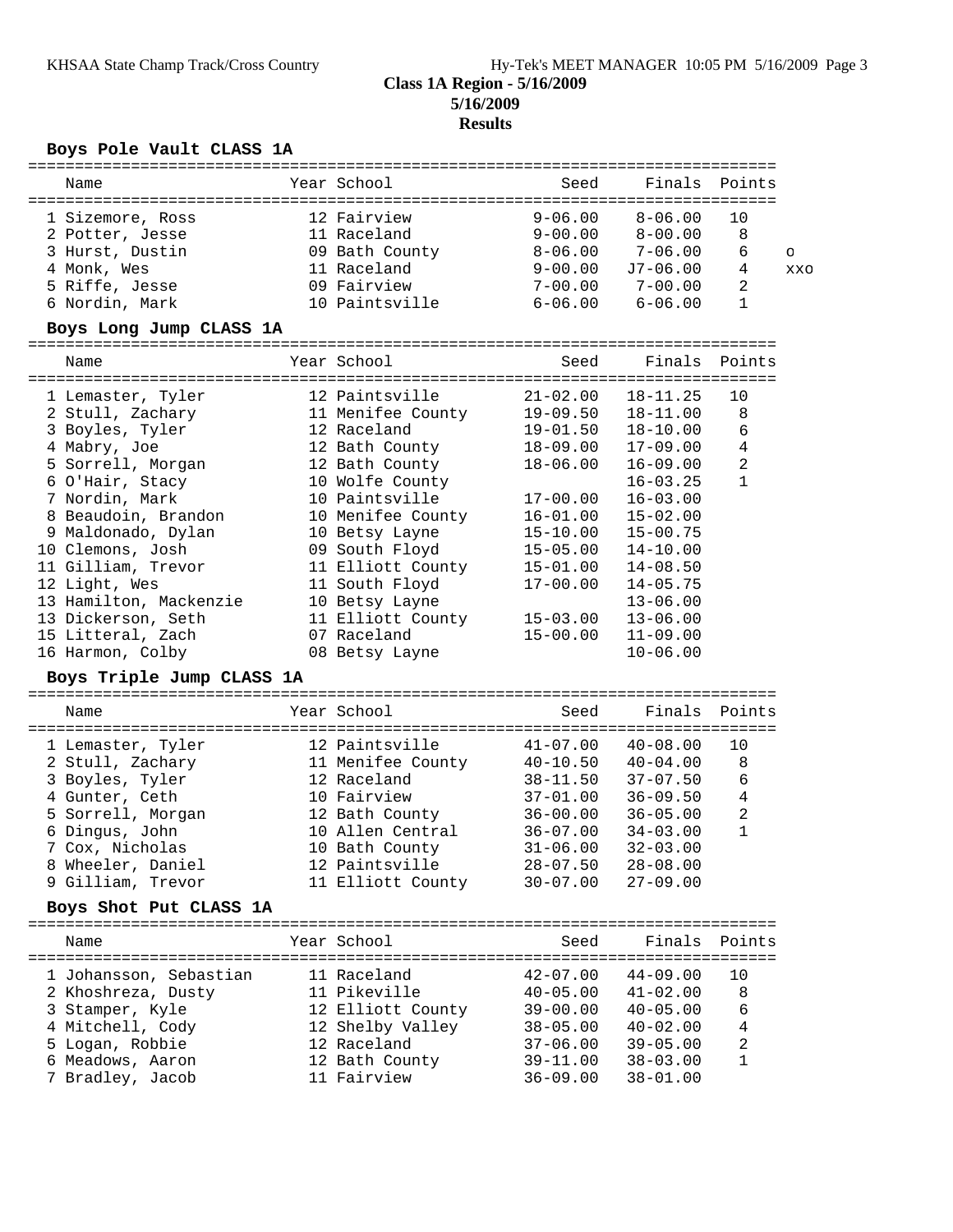# **Results**

#### **....Boys Shot Put CLASS 1A**

| 8 Staggs, Ben       | 10 Pikeville      | $37 - 01.00$ | $37 - 07.00$ |
|---------------------|-------------------|--------------|--------------|
| 9 Oney, John        | 12 Fairview       | $33 - 09.00$ | $36 - 11.00$ |
| 10 Lee Jr, Lawrence | 09 Owsley County  | $35 - 03.00$ | $36 - 05.00$ |
| 11 Boyd, Tyler      | 11 Shelby Valley  | $36 - 03.00$ | $36 - 03.00$ |
| 12 Walker, David    | 12 Jenkins        | $34 - 05.00$ | $35 - 07.00$ |
| 13 Mitchell, Greg   | 12 South Floyd    | $33 - 11.00$ | $33 - 09.00$ |
| 14 Sexton, Cory     | 10 Paintsville    | $30 - 08.00$ | $33 - 00.00$ |
| 15 Hall, Ricky      | 11 Paintsville    | $31 - 10.00$ | $32 - 00.00$ |
| 16 Barnes, Tyler    | 12 Jackson        | $25 - 01.00$ | $31 - 05.00$ |
| 17 Spencer, Morgan  | 10 Menifee County | $33 - 05.00$ | $29 - 02.00$ |
| 17 Thomas, Stephen  | 08 Owsley County  | $27 - 02.00$ | $29 - 02.00$ |
| 19 Holbert, John    | 10 Menifee County | 28-10.50     | $28 - 08.00$ |
| 20 Rose, James      | 12 Betsy Layne    | 24-10.00     | $27 - 00.00$ |
| 21 Johnson, Austin  | 09 South Floyd    | $25 - 07.00$ | $24 - 04.00$ |

### **Boys Discus Throw CLASS 1A**

================================================================================ Name Year School Seed Finals Points ================================================================================ 1 Boyd, Tyler 11 Shelby Valley 121-00 114-07 10 2 Staggs, Ben 10 Pikeville 94-07 114-00 8 3 Mitchell, Cody 12 Shelby Valley 108-10 111-07 6 4 Khoshreza, Dusty 11 Pikeville 102-00 105-03 4 5 Walker, David 12 Jenkins 102-07 102-09 2 6 Johansson, Sebastian 11 Raceland 107-10 99-11 1 7 Lakin, Bobby 09 Fairview 99-02 94-02 8 Meadows, Aaron 12 Bath County 104-05 93-09 9 Langdon, Dylan 12 South Floyd 100-06 92-08 10 Logan, Robbie 12 Raceland 95-06 87-01 11 Johnson, Josh 12 Fairview 85-05 83-04 11 Stamper, Kyle 12 Elliott County 85-08 83-04 13 Vanderpool, Josh 10 Menifee County 82-08 14 Spencer, Morgan 10 Menifee County 77-11 82-01 15 Sexton, Cory 10 Paintsville 68-04 81-01 16 Mitchell, Greg 12 South Floyd 78-03 80-05 17 Lee Jr, Lawrence 09 Owsley County 90-00 75-06 18 Kibbey, Tanner 10 Owsley County 76-11 73-01 19 Hall, Ricky 11 Paintsville 63-06 51-08 ========================================================================================= Women - CLASS 1A - Team Rankings - 18 Events Scored ========================================================================================= 1) Fairview 152 2) Pikeville 67 3) Rose Hill Christian 52 4) Shelby Valley 42 5) Owsley County 39 6) Elliott County 38 7) Raceland 36 8) Jenkins 30 9) Bath County 28 10) Menifee County 27 11) Paintsville 23 12) Allen Central 9 13) Betsy Layne 6 ========================================================================================= Men - CLASS 1A - Team Rankings - 18 Events Scored =========================================================================================

 1) Raceland 120 2) Menifee County 84 3) Paintsville 83 4) Fairview 64 5) Shelby Valley 55 6) Bath County 53 7) Pikeville 49 8) Elliott County 31